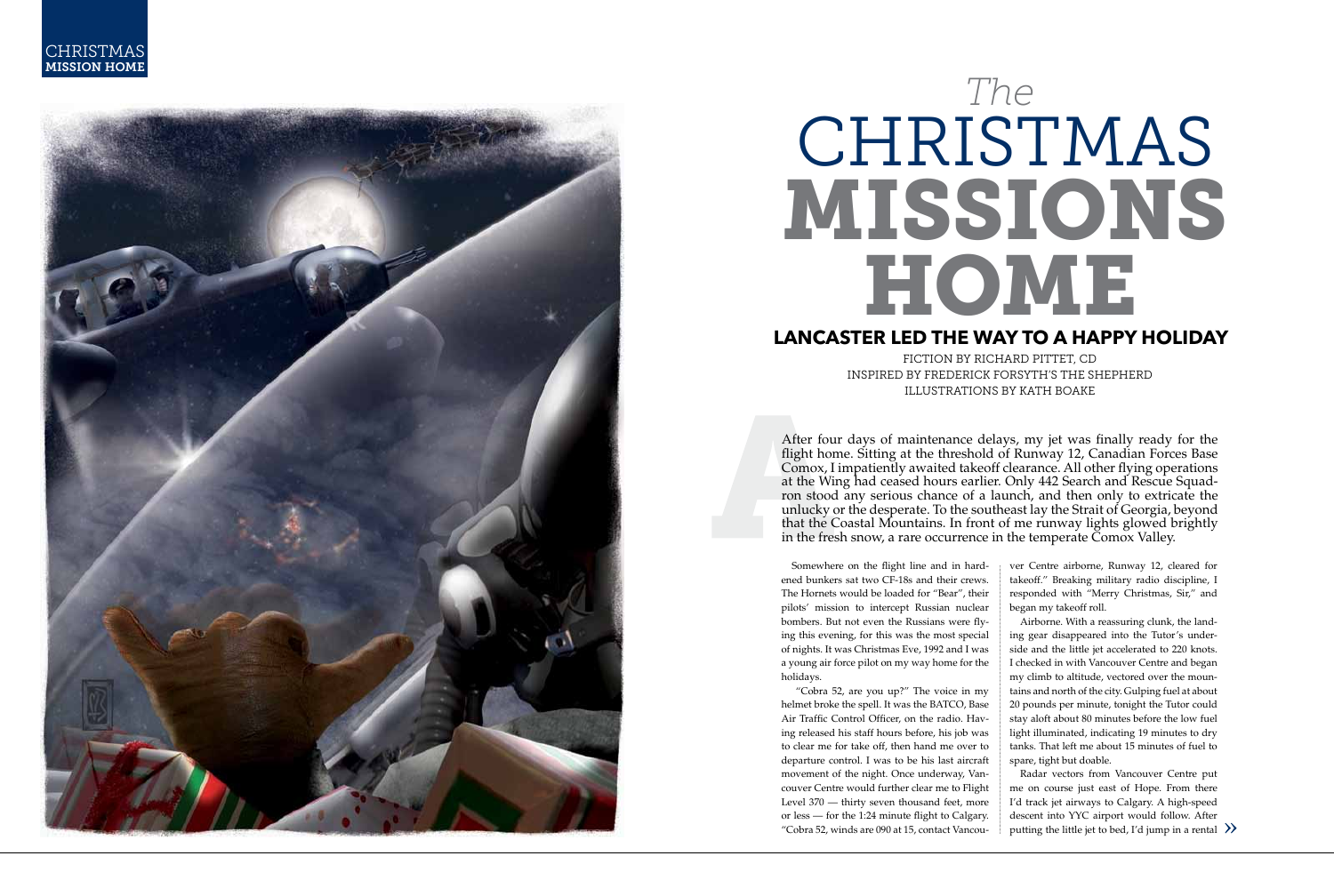# CHRISTMAS mission Home *The*

## **Lancaster Led the Way to a Happy Holiday**

FICTION BY RICHARD PITTET, CD Inspired by Frederick Forsyth's The Shepherd illustrations by kath boake

After four days of maintenance delays, my jet was finally ready for the flight home. Sitting at the threshold of Runway 12, Canadian Forces Base Comox, I impatiently awaited takeoff clearance. All other flying operations at the Wing had ceased hours earlier. Only 442 Search and Rescue Squadron stood any serious chance of a launch, and then only to extricate the unlucky or the desperate. To the southeast lay the Strait of Georgia, beyond that the Coastal Mountains. In front of me runway lights glowed brightly in the fresh snow, a rare occurrence in the temperate Comox Valley.

Somewhere on the flight line and in hardened bunkers sat two CF-18s and their crews. The Hornets would be loaded for "Bear", their pilots' mission to intercept Russian nuclear bombers. But not even the Russians were flying this evening, for this was the most special of nights. It was Christmas Eve, 1992 and I was a young air force pilot on my way home for the holidays.

 "Cobra 52, are you up?" The voice in my helmet broke the spell. It was the BATCO, Base Air Traffic Control Officer, on the radio. Having released his staff hours before, his job was to clear me for take off, then hand me over to departure control. I was to be his last aircraft movement of the night. Once underway, Vancouver Centre would further clear me to Flight Level 370 — thirty seven thousand feet, more or less — for the 1:24 minute flight to Calgary. "Cobra 52, winds are 090 at 15, contact Vancouver Centre airborne, Runway 12, cleared for takeoff." Breaking military radio discipline, I responded with "Merry Christmas, Sir," and began my takeoff roll.

Airborne. With a reassuring clunk, the landing gear disappeared into the Tutor's underside and the little jet accelerated to 220 knots. I checked in with Vancouver Centre and began my climb to altitude, vectored over the mountains and north of the city. Gulping fuel at about 20 pounds per minute, tonight the Tutor could stay aloft about 80 minutes before the low fuel light illuminated, indicating 19 minutes to dry tanks. That left me about 15 minutes of fuel to spare, tight but doable.

Radar vectors from Vancouver Centre put me on course just east of Hope. From there I'd track jet airways to Calgary. A high-speed descent into YYC airport would follow. After putting the little jet to bed, I'd jump in a rental  $\gg$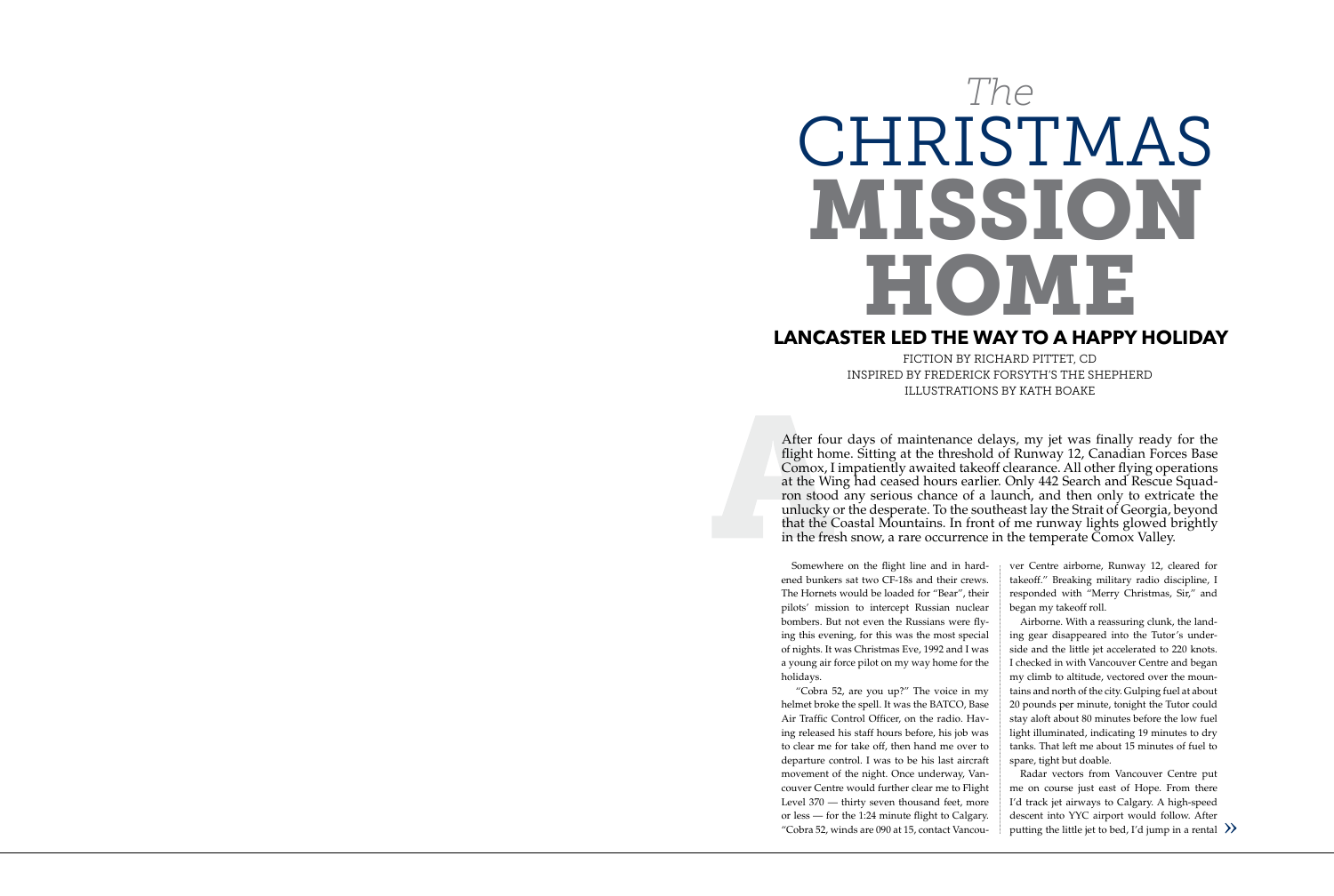#### **CHRISTMAS** mission home

car for the three-hour drive to Lethbridge and a family Christmas, arriving well before the Old Elf. Meanwhile, nearly seven miles beneath me, the lower mainland was slipping away. Children of all ages were tucked in their beds, awaiting Santa's visit, while Vancouver and the rest of western Canada braced for a snow storm.

Late night flights are truly peaceful affairs. Overhead the stars blazed in the black eternity, beneath me was a thick layer of cloud. Heaven meeting Earth, a full moon was rising, flooding the undercast with a brilliant white light. From 37,000 feet the world seemed perfect. Below me it was a different story. The terminal forecast for Calgary called for snow. A low pressure area had stalled in southwest Saskatchewan, its counter clockwise rotation pushing moist air westward: upsloping, as the Met Office technically phrased it. After a second day, that moisture had saturated the atmosphere, turning into a snow that was blanketing the region.

The frequency was eerily quiet, devoid of any radio chatter, not unusual given the late hour. Soon I'd be speaking to Edmonton Centre who would clear me for descent. This called for a groundspeed check. I noted my distance measuring equipment display and started my stopwatch. At the 36-second mark, I'd multiply the mileage covered by 100, giving me my groundspeed in knots. At 36 seconds elapsed time, my eyes went back to the DME counter. It was frozen. No problem…the alternate method was to check with ATC. "Vancouver Centre, Cobra 52, request groundspeed." Silence.

The usual side tone in my helmet was also missing, as was the reassuring sound of air flowing into my oxygen mask. My radio was dead. In short order so too would be much of my instrument panel. The tach generator, producing its own energy, showed engine RPM. The airspeed indicator and altimeters, similarly independent, gave me basic flight data. Everything else was electrically powered and failing by the second.

This called for swift action. I pulled out my flashlight and emergency check-

list, referencing the Generator Reset procedure. It read: "To reset generator, select Off, then On." Checklist complete, I looked for electrical power to return. Nothing. I was now running solely on DC power. At this temperature, minus 42 degrees Celsius, how long my battery would last was anyone's guess. The cockpit had already begun to dim.

Covering ground at seven miles a minute, I needed to consider my options quickly. There was little to be gained from returning to the West Coast. Without a radio, the prospect of a GCA talk-down, a ground-controlled approach at Comox was zero. Neither was there a chance of flying the localizer and glideslope, the ILS for Calgary's runway 34. Electrical power was needed for that as well.

## *The decision was made: I would "jump" before the engine quit.*

Suddenly fear gripped me. At 37,000 feet over the Canadian Rockies on Christmas Eve — the happiest night of the year — I was in a military jet that was facing a certain electrical demise. Unable to navigate or determine my position, I reduced thrust to holding speed to conserve fuel. That would buy me a few extra minutes aloft. When my fuel was finally exhausted, the engine would flame out and I'd be forced to eject.

That option held precious little appeal. The other choice was to loiter in the Calgary Airport arrival area, then form up on an inbound airliner. I could readily match its speed and so large a target would be easy to follow, even at night and in thick cloud. With a hitchhiker on his wing, the unknowing commercial pilot would fly his approach minimums and land, unaware he had guided me in as well. That airplane would be my Shepherd, as they were once known.

When no aircraft arrived and I was down to 19 minutes' fuel remaining, I finally admitted to being lost and my heart sank. Abandoning the aircraft now seemed inevitable. Rather than the valiant action many believe ejection to be, it can be a dangerous, often deadly maneuver.

Once I pulled those yellow and black handles, a rocket charge would send the seat flying upwards in a ride lasting scant seconds. The "G" loads from that alone were enormous and instantaneous, and many pilots blacked out from the sudden acceleration. With luck and split-second timing, the aircraft's canopy should have blown clear first, meaning the seat's canopy cutter wouldn't have to shatter its way through the clear bubble. Once the seat was clear of the aircraft, another series of ballistic charges would detonate, sending my five-point harness exploding off my lap. Sequentially and milliseconds later came "man-seat separation." Crews referred to this as the "butt kicker." A retracted pair of straps conforming to the seat's shape would instantaneously tighten, sending me hurtling into space and clear of my seat.

Assuming I was still conscious, I might see the dark world spin end-over-end, all the while hoping the altimeter on my parachute would trigger an automatic opening. The final insult would be landing in total blackness on frozen ground or even worse, in trees, probably breaking one or both legs. If still alive and conscious at this point, I could then cling to the hope Search and Rescue would find me at night and in heavy snow before I froze to death or succumbed to my injuries. In the end it all came down to praying for the best.

The decision was made: I would "jump" before the engine quit. Known as a controlled ejection, my chances of survival this way were far greater. Once again I pulled out my Emergency Checklist and prepared to abandon the aircraft. Except for the light from my flashlight, the cockpit was now pitch black. I struggled to push back the wave of panic I felt building inside.

Feeling as dark as my little jet and with a minute to go, my thoughts turned to the family I might never see again. Fear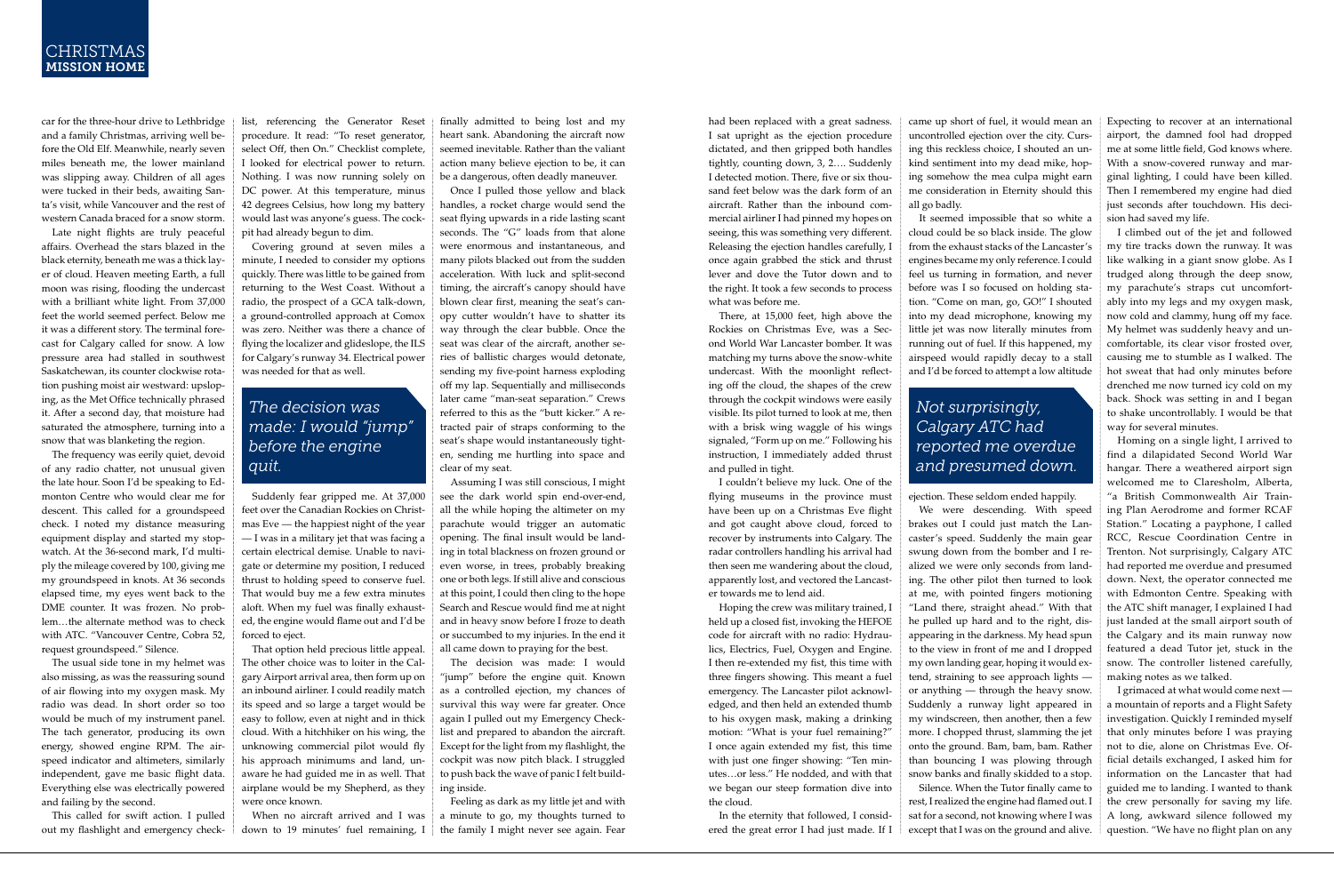had been replaced with a great sadness. I sat upright as the ejection procedure dictated, and then gripped both handles tightly, counting down, 3, 2…. Suddenly I detected motion. There, five or six thousand feet below was the dark form of an aircraft. Rather than the inbound commercial airliner I had pinned my hopes on seeing, this was something very different. Releasing the ejection handles carefully, I once again grabbed the stick and thrust lever and dove the Tutor down and to the right. It took a few seconds to process what was before me.

There, at 15,000 feet, high above the Rockies on Christmas Eve, was a Second World War Lancaster bomber. It was matching my turns above the snow-white undercast. With the moonlight reflecting off the cloud, the shapes of the crew through the cockpit windows were easily visible. Its pilot turned to look at me, then with a brisk wing waggle of his wings signaled, "Form up on me." Following his instruction, I immediately added thrust and pulled in tight.

I couldn't believe my luck. One of the flying museums in the province must have been up on a Christmas Eve flight and got caught above cloud, forced to recover by instruments into Calgary. The radar controllers handling his arrival had then seen me wandering about the cloud, apparently lost, and vectored the Lancaster towards me to lend aid.

Hoping the crew was military trained, I held up a closed fist, invoking the HEFOE code for aircraft with no radio: Hydraulics, Electrics, Fuel, Oxygen and Engine. I then re-extended my fist, this time with three fingers showing. This meant a fuel emergency. The Lancaster pilot acknowledged, and then held an extended thumb to his oxygen mask, making a drinking motion: "What is your fuel remaining?" I once again extended my fist, this time with just one finger showing: "Ten minutes…or less." He nodded, and with that we began our steep formation dive into the cloud.

In the eternity that followed, I considered the great error I had just made. If I came up short of fuel, it would mean an uncontrolled ejection over the city. Cursing this reckless choice, I shouted an unkind sentiment into my dead mike, hoping somehow the mea culpa might earn me consideration in Eternity should this all go badly.

It seemed impossible that so white a cloud could be so black inside. The glow from the exhaust stacks of the Lancaster's engines became my only reference. I could feel us turning in formation, and never before was I so focused on holding station. "Come on man, go, GO!" I shouted into my dead microphone, knowing my little jet was now literally minutes from running out of fuel. If this happened, my airspeed would rapidly decay to a stall and I'd be forced to attempt a low altitude

## *Not surprisingly, Calgary ATC had reported me overdue and presumed down.*

ejection. These seldom ended happily.

We were descending. With speed brakes out I could just match the Lancaster's speed. Suddenly the main gear swung down from the bomber and I realized we were only seconds from landing. The other pilot then turned to look at me, with pointed fingers motioning "Land there, straight ahead." With that he pulled up hard and to the right, disappearing in the darkness. My head spun to the view in front of me and I dropped my own landing gear, hoping it would extend, straining to see approach lights or anything — through the heavy snow. Suddenly a runway light appeared in my windscreen, then another, then a few more. I chopped thrust, slamming the jet onto the ground. Bam, bam, bam. Rather than bouncing I was plowing through snow banks and finally skidded to a stop.

Silence. When the Tutor finally came to rest, I realized the engine had flamed out. I sat for a second, not knowing where I was except that I was on the ground and alive. Expecting to recover at an international airport, the damned fool had dropped me at some little field, God knows where. With a snow-covered runway and marginal lighting, I could have been killed. Then I remembered my engine had died just seconds after touchdown. His decision had saved my life.

I climbed out of the jet and followed my tire tracks down the runway. It was like walking in a giant snow globe. As I trudged along through the deep snow, my parachute's straps cut uncomfortably into my legs and my oxygen mask, now cold and clammy, hung off my face. My helmet was suddenly heavy and uncomfortable, its clear visor frosted over, causing me to stumble as I walked. The hot sweat that had only minutes before drenched me now turned icy cold on my back. Shock was setting in and I began to shake uncontrollably. I would be that way for several minutes.

Homing on a single light, I arrived to find a dilapidated Second World War hangar. There a weathered airport sign welcomed me to Claresholm, Alberta, "a British Commonwealth Air Training Plan Aerodrome and former RCAF Station." Locating a payphone, I called RCC, Rescue Coordination Centre in Trenton. Not surprisingly, Calgary ATC had reported me overdue and presumed down. Next, the operator connected me with Edmonton Centre. Speaking with the ATC shift manager, I explained I had just landed at the small airport south of the Calgary and its main runway now featured a dead Tutor jet, stuck in the snow. The controller listened carefully, making notes as we talked.

I grimaced at what would come next a mountain of reports and a Flight Safety investigation. Quickly I reminded myself that only minutes before I was praying not to die, alone on Christmas Eve. Official details exchanged, I asked him for information on the Lancaster that had guided me to landing. I wanted to thank the crew personally for saving my life. A long, awkward silence followed my question. "We have no flight plan on any